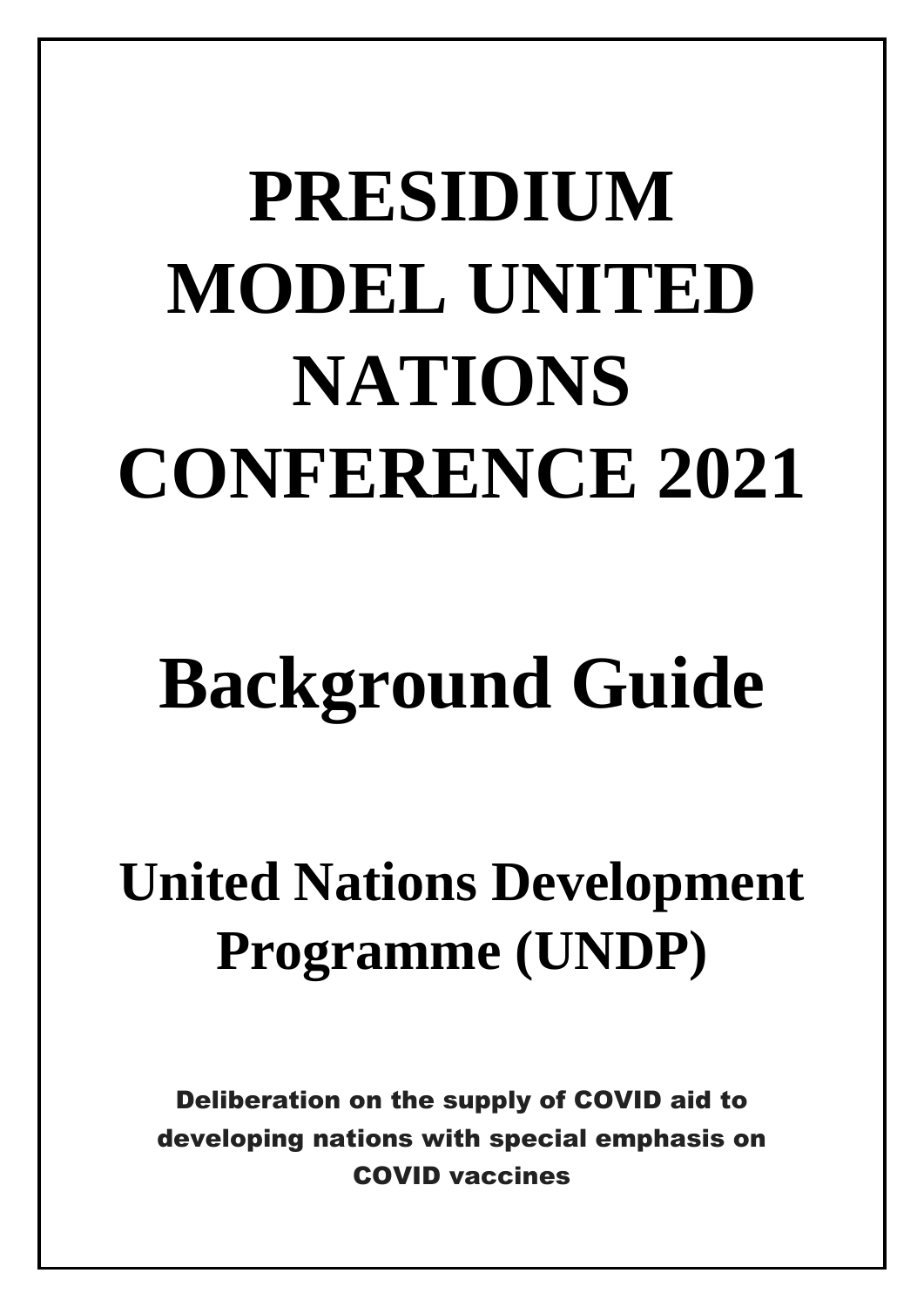#### **The COVID-19 world's contours**

COVID-19 and the economic reaction have exacerbated and fundamentally altered the nature of development difficulties. Cooperation on global development should adjust accordingly. This study emphasises the critical need for new forms of development cooperation capable of delivering large-scale resource transfers while being transparent and accountable. It examines what is actually happening with key donor countries' development cooperation initiatives, identifies the significant gaps, and offers some suggestions for how to proceed, despite the obvious geopolitical tensions.

The most pressing issue is to maintain a level of financial support for countries devastated by the global economic slump. This is the broadest and deepest recession in the history of the world economy. The International Monetary Fund (IMF) forecasts a global GDP decline of 4.9 percent in 2020, and a comparable decline in emerging market and developing economies (EMDEs) excluding China. 1 According to the World Bank, 93% of the world's countries would enter recession by 2020. 2 Numerous emerging countries will experience double-digit GDP reductions, with some experiencing downturns unprecedented in peacetime.

Along with the immediate recovery crisis, COVID-19 exposed longer-term tendencies that had been pointing to a lack of sustainability—environmental, social, and governance—in the way economic development was unfolding in many areas, including advanced nations, for some time. The dramatic decline in productivity growth, the increasing degree of inequality, the extinction of biodiversity, land degradation, ocean overfishing, and, of course, climate change all point to the necessity of resetting plans and objectives. This was anticipated throughout the negotiations leading up to the 2015 adoption of the Sustainable Development Goals (SDGs). However, what was agreed upon at the time as a theoretical concept of an enhanced development route has given way to an acceptance that drastic change is now required if countries are to avoid destabilising forces.

This new picture has enormous implications for development cooperation in terms of scale, cobenefits between development and climate change, as well as openness and accountability. To begin, our perception of the magnitude of resources that may be made available has shifted. There had already been discussion of the additional resources required to achieve the SDGs (the "billions to trillions" debate), but such discussions were viewed as aspirational rather than foundational, and frequently disregarded as impractical. COVID-19 has altered this dynamic, with \$12 trillion rapidly mobilised to address the virus's impact on key economies. The International Monetary Fund indicated that EMDEs would require at least \$2.5 trillion. 3 For the next three years, the African Union has requested \$100 billion per year for the continent. 4 Significantly greater amounts of resource transfers to developing nations must now be considered in global policy circles than existed prior to COVID-19.

Perhaps the most significant figure is the crisis's different fiscal response.Advanced economies intend to increase fiscal deficits by 9 percentage points of GDP in 2020 and to increase gross public debt by an additional 11 percentage points of GDP through loans and guarantees to keep their firms afloat. The equivalent figures in developing markets are three and two percentage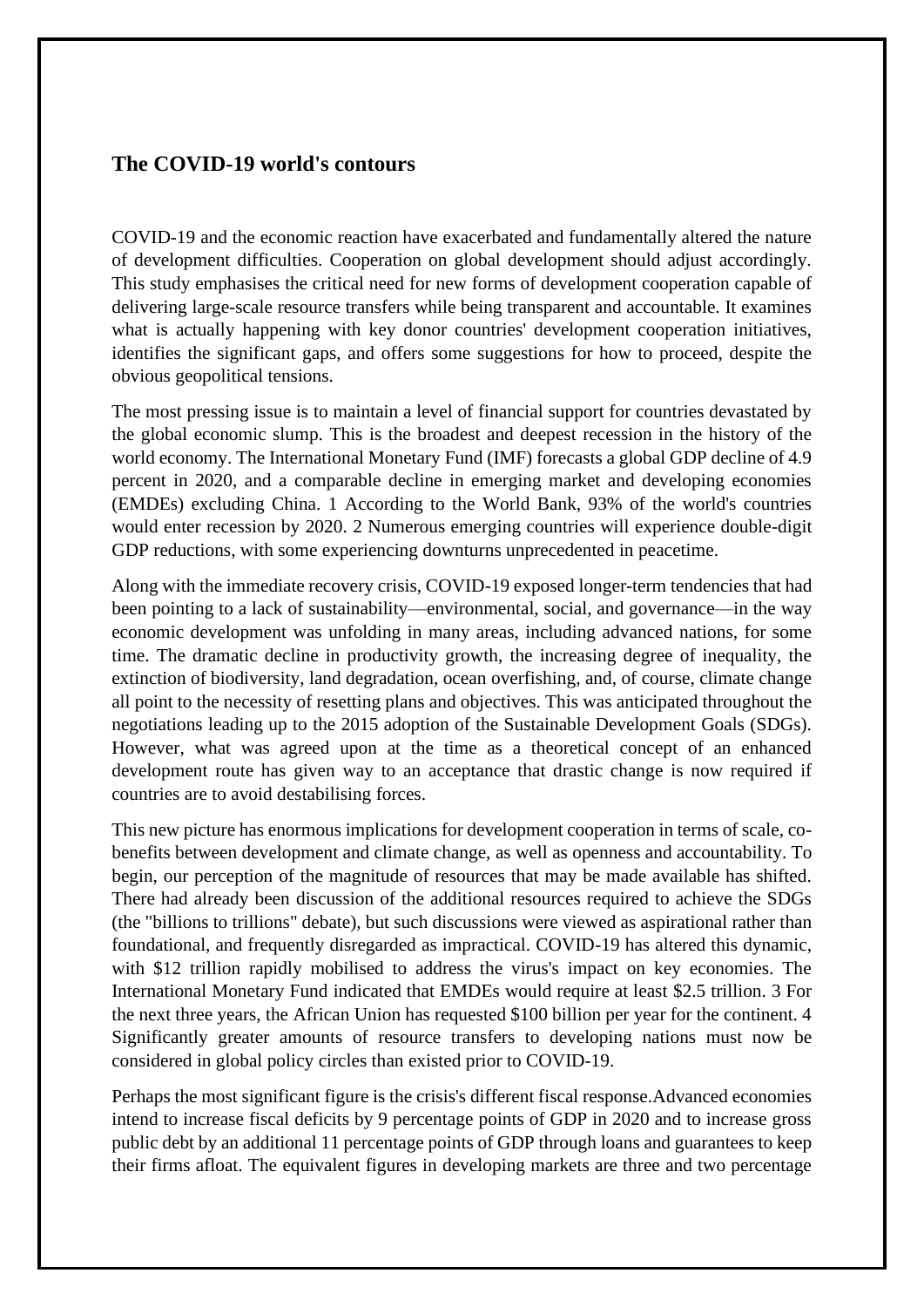points of GDP, respectively, whereas in low-income countries they are one percentage point and negligible support. These disparities are not related to COVID-19's differing health or economic effects, but are entirely a result of financial availability. Governments in advanced economies enjoy the extravagant privilege of borrowing in their own currencies, whereas developing countries are reliant on official development assistance and global credit markets. Scaling up development funding has thus taken centre stage in a post-COVID-19 world. Advanced economies are under pressure to use their extravagant privilege to help others, including by their own civil societies in some circumstances. Whether they will continue to fight, as in the past, or attempt some accommodation, is critical to the COVID-19 discussion on development finance.

Second, the large-scale endeavour to connect climate change and development cooperation, as agreed upon in the SDGs, has important consequences for development cooperation. At the risk of oversimplification, climate change mitigation requires a front-loaded agenda, similar to how the International Finance Facility for Immunization (IFFIm) supplied front-loaded funding for vaccinations following its launch in 2003-2004. Demographic and urbanisation pressures necessitate the immediate construction of new infrastructure in the developing world. If done sustainably, there is a possibility of lowering carbon emissions as a result of the lock-in effect of sustainable infrastructure assets. However, sustainable investments are frequently more expensive up front, causing liquidity-strapped countries to prioritise cash-flow over costcutting in their infrastructure choices. This situation must alter.

Additionally, the majority of infrastructure financing is debt financing, which requires extended maturities and inexpensive rates. The world post-COVID-19 has already harmed the creditworthiness of a number of developing countries, and all indications are that the worst is yet to come in 2021.

Third, if the emphasis is shifted to sustained construction of sustainable infrastructure, which might account for 5% of GDP in developing countries, governments and state-owned utilities in developing nations will play a significantly larger role. Except for power production and ICT backbone infrastructure, the majority of sustainable infrastructure is implemented by the public sector or governmental organisations. However, there is no consensus on the definition of sustainable development investment. Already, there is fear that the massive amount of money being mobilised to aid the recovery effort may be unable to be appropriately tracked. With parliamentary and civil society oversight deteriorating in some countries, there is a need for more radical transparency and monitoring of development expenditure to reassure citizens in recipient and donor countries alike that money is being spent prudently. This is not "conditionality," which has been often criticised by donors in their interactions with developing countries. It is a request for greater transparency; in order for finance to be sustainable and popular, the link between expenditure and the development benefits it generates must be improved.

The remainder of this article examines development cooperation via the prisms of scale, climate change connections, and transparency and governance. The next section analyses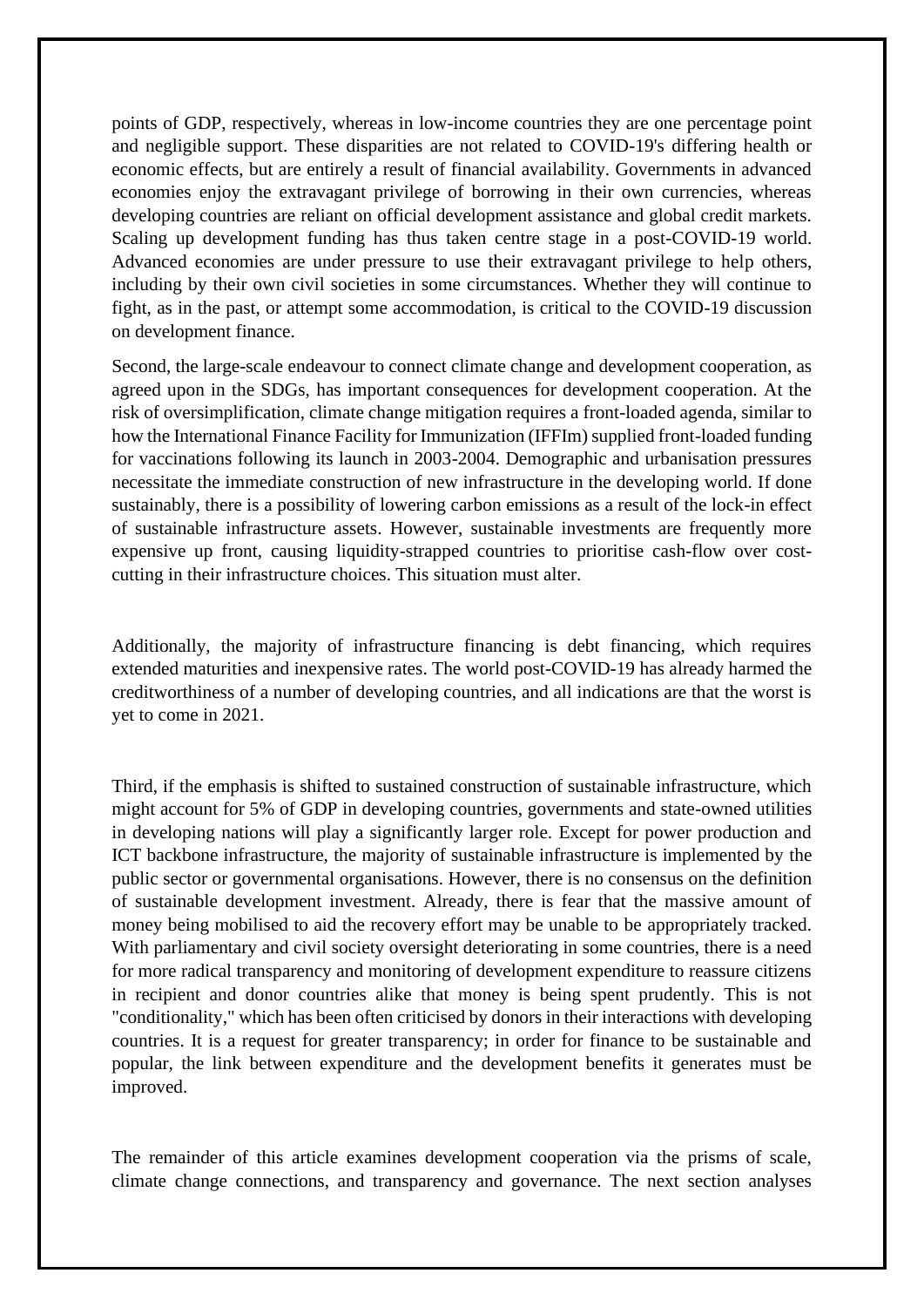recent trends in development cooperation before delving into the existing gaps. The final part discusses several potential avenues for filling these deficiencies.

#### **II. Recent modifications in the policy of development cooperation**

The United States, the European Union, and the United Kingdom have all recently made significant changes to their development cooperation practises. This section summarises these modifications.

#### **United States America**

For many years, there has been a bipartisan consensus in the United States on development cooperation, resulting in various bipartisan efforts despite the present administration's divisive political atmosphere. The US passed the BUILD Act in 2018, renaming the Overseas Private Investment Corporation (OPIC) the US International Development Finance Corporation (DFC), and more recently the Global Fragility Act of 2019 to re-establish US leadership in the fight against extremism and violent conflict. Both pieces of legislation received widespread support from US development stakeholders.

However, there have been attempts to curtail development assistance. The Trump administration began a Foreign Aid Review, which included a controversial proposal to give the State Department additional authority over development cooperation. Its central tenet was to "rebalance foreign assistance in preparation for a new era of great power competition." Although the evaluation was never completed and is still ongoing, several of its principles imply a shift in direction: A commitment to friends and allies; a push toward self-sufficiency; ties with bilateral trade; and a voting record at the United Nations, among other things.

A case in point of this injection of foreign politics into development cooperation was the administration's decision to shut off aid to Northern Triangle countries—Guatemala, Honduras, and El Salvador—that refused to cooperate with the administration's immigration agenda.

One of the primary goals of US development assistance is to lower the degree of assistance. US support is among the lowest of any Development Assistance Committee (DAC) member countries at 0.16 percent of gross national income (GNI), but in absolute terms, the US remains the world's greatest donor. President Trump's administration has engaged in an annual dance with assistance budgets; the administration consistently produces a budget with significant aid cuts, frequently totaling to one-third reductions, while Congress similarly routinely restores money to previous levels. Current dance appears to provide each party with the necessary political cover, but what is evident is that this United States government has little desire for significant increases in aid. What's more alarming is that the US has also used its clout to stymie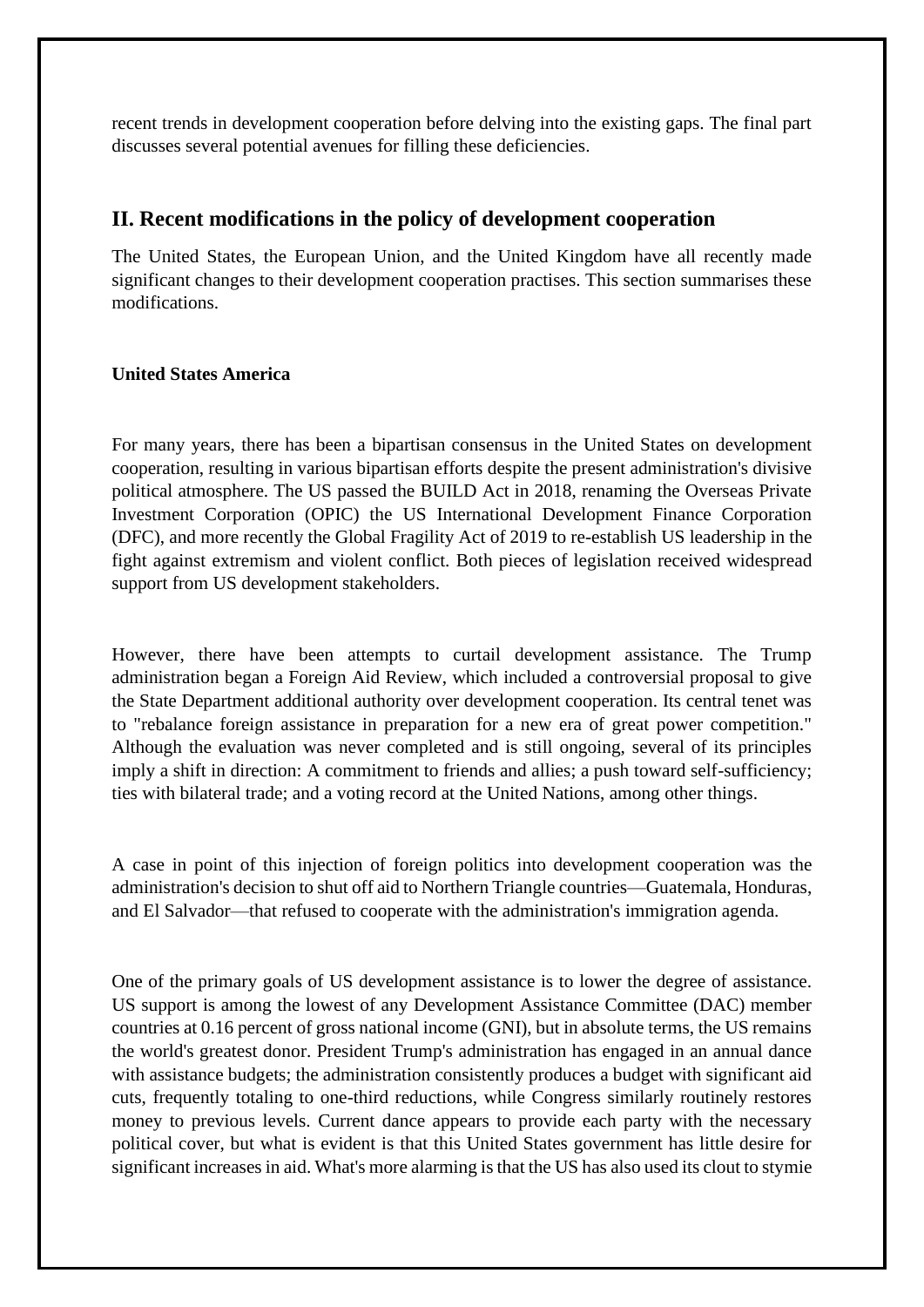other global initiatives aimed at increasing financial support to underdeveloped countries. The most egregious example is opposition to the IMF issuing new special drawing rights (SDRs), a move that would have cost the US Treasury nothing and could have been accomplished without a Congressional vote. The only scenario in which the US is likely to significantly increase its foreign assistance is if it is framed as a critical instrument for countering China's global dominance.

The United States' politicisation of foreign assistance has spilled over into global institutions. The World Bank, the Global Fund, GAVI, the World Food Program, and UNICEF continue to receive financial support from the United States. Those deemed to be impeding the advancement of administration initiatives, such as the World Health Organization, the Green Climate Fund, and the Global Agriculture and Food Security programme, have seen their US funding reduced to zero. Along with the decision to withdraw from the Paris Agreement and persistent reluctance to using the SDGs terminology, The United States continues to be at odds with a large portion of the development community.

Due to the fact that the majority of US development assistance is in the form of grants, the US's capacity to front-load is relatively limited. While the DFC may theoretically increase its operations, it currently shows little signs of becoming a significant factor. Its capital is capped at \$60 billion, and it adheres to tight accounting standards. For instance, each dollar of equity includes a corresponding capital charge of one dollar. There is no such thing as "anticipated loss" accounting.

The actions of US government agencies are extremely transparent Publish What You Fund rates the Millennium Challenge Corporation (MCC) and USAID as very good and good on transparency, respectively—and the US is a vocal supporter of the Open Government Partnership.

Government-to-Government Partnership that promotes instruments for tracking and reporting on SDG achievement. However, the absence of uniform terminology — a global issue continues to impede assessment of the United States' contribution to the SDGs. Without a crystal-clear message about the benefits realised, the narrative for increasing US support becomes a muddled combination of national security, promotion of democratic values, and humanitarian help.

According to polling data, the American people feels the US should increase its aid spending and is willing to pay greater taxes to do so. A University of Maryland poll conducted in October 2019 found that Republicans and Democrats alike support increasing US aid for the purpose of eradicating hunger, providing universal vaccine coverage, and providing access to safe drinking water and sanitation, as long as other countries contribute their fair share. Polling indicates two things: a clear and strong connection between spending and programme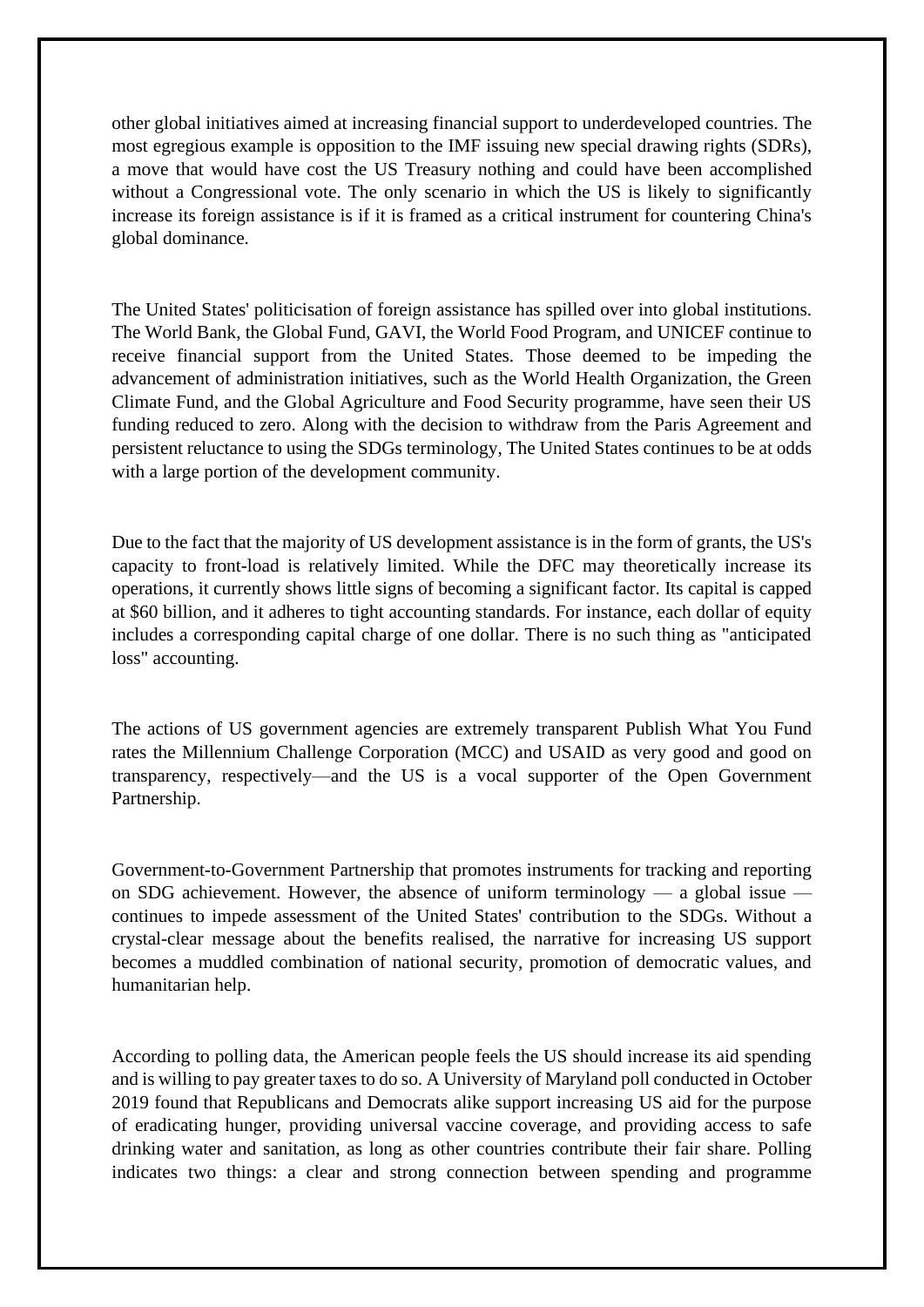objectives is required to create support for a scaled-up programme; and collective action is favoured over national action.

The Biden administration has identified several of these flaws and taken steps to boost development cooperation's profile. It wants to increase financing for international assistance, particularly in the health sector, in its upcoming budget proposal. Additionally, it has been extremely clear in connecting the themes of sustainable development and climate change together.

#### **European Union (EU)**

The European Union's development cooperation footprint for the period 2021-2027 is outlined in its Multiannual Financial Framework (MFF). This implies a little rise in development cooperation throughout the 2004-2020 period. Over the next seven years, the "Neighborhood and the World" heading will get 118.2 billion euros, slightly more than 10% of the overall EU budget. Given the UK's withdrawal, the EU framework represents a significant boost in aid from all other member states, even though the majority of European countries continue to fall short of the 0.7 percent target they approve in principle. 7 The EU is the world's second largest aid giver, trailing only America, and is likely the least volatile of large aid donors.

Along with its own funding, the EU has assumed the lead in convening a worldwide response to the Coronavirus. The EU and United Nations-sponsored Access to COVID-19 Tools Accelerator aspires to raise \$35 billion to provide equal access to vaccinations, diagnostics, and treatments.

Despite the expected increase in aid, the MFF allocates less money to development cooperation than the Commission technocrats' first proposal. It allocates substantially larger sums for humanitarian assistance but extremely small sums for development support.for migration, and for the preservation of peace and fragility. The enormous Next Generation Europe recovery fund will be inaccessible to developing countries. Aid to Africa, which is currently in decline, will not increase.

If the EU were to significantly boost its development cooperation, it will almost certainly be through the European Investment Bank's operations (EIB). Already the world's largest development finance institution, the EIB has extensive experience lending to small and medium-sized businesses and has committed to supporting 1 trillion euros in climate action projects over the next decade. While the majority of investment will inevitably remain within Europe, the EIB has already issued loans to 162 countries, accounting for approximately 10% of its portfolio. The formation of an allied European Development Bank is being actively considered in order to bolster Europe's capacity to respond to global and regional economic crises beyond its limited fiscal firepower.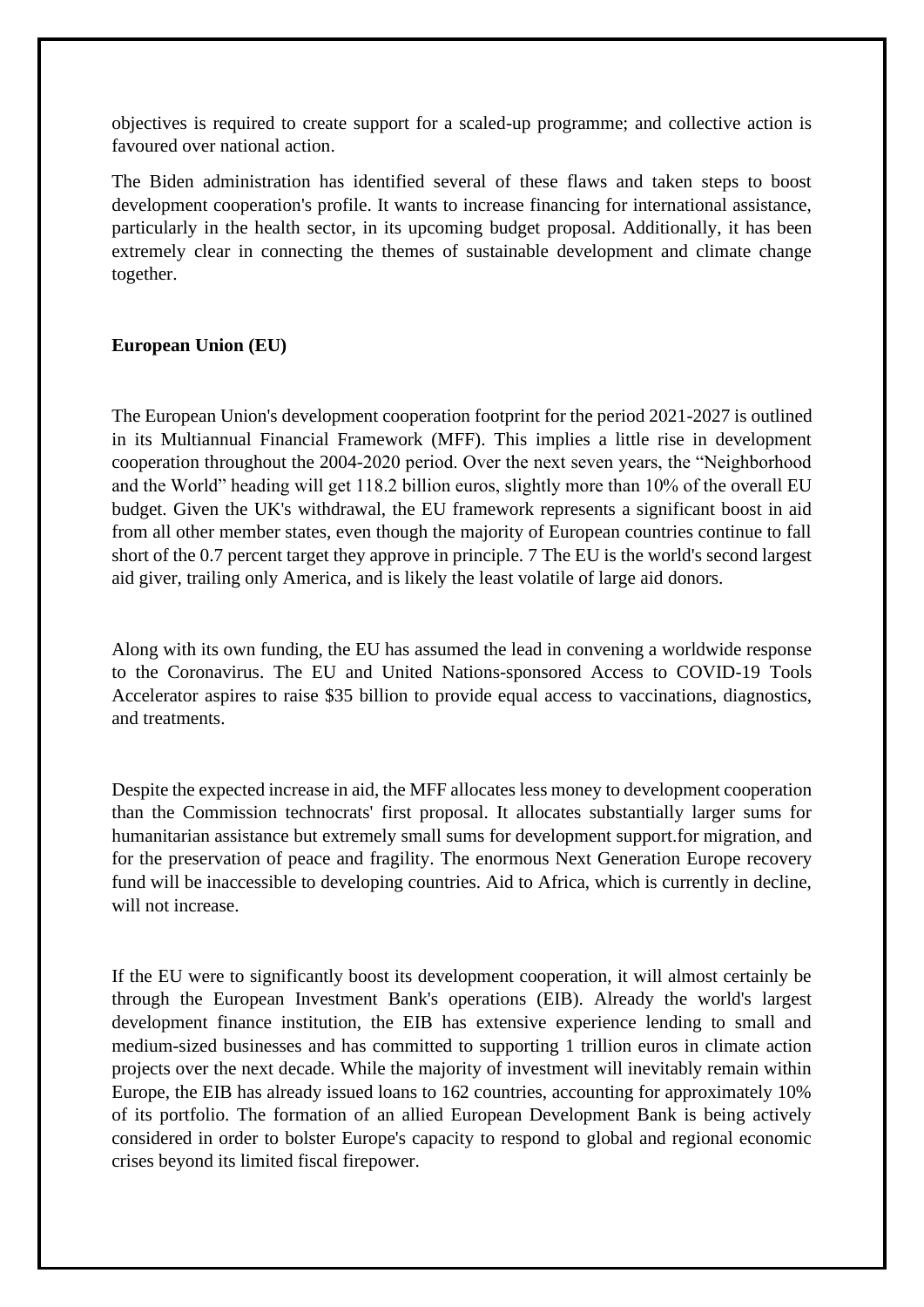Europe aspires to be the first major continent to achieve climate neutrality and has committed 400 billion euros to assisting member states in implementing the European Green Deal. From this vantage point, the EU fully supports the concept of a with-COVID-19 build-back-better programme that is environmentally sustainable and socially inclusive. A Just Transition Fund is available to assist Central and Eastern European economies in transitioning away from coal and fossil fuels.

The EU is developing rules and standards to guide its transition to sustainability. It focuses on energy (renewables and energy efficiency in buildings), transportation, and land use (carbon sinks and natural capital). By establishing targets in each area and associating their performance with its spending tools, the EU exemplifies the type of transparency and governance that will be required on a global scale.

#### **The United Kingdom (U.K.)**

The United Kingdom has the world's third largest aid budget and diplomatic network. In 2020, it made two of the most consequential reforms to its development partnership in decades. The primary headline was the United Kingdom's intention to merge the Department for International Development (DFID) and the Foreign and Commonwealth Office into a new Foreign, Commonwealth, and Development Office (FCDO). While stripping the development community of its desired Cabinet-level seat was a significant step for the UK, it signals a return to an institutional framework that is widespread throughout the world and is preferred by Conservative MPs. It formalises a trend among numerous assistance donors toward emphasising the link between aid and foreign policy in order to advance British interests and values abroad, an approach adopted by Canada and Australia in 2013. In this regard, the FCDO may break from the more technical viewpoints held by DfID; indeed, when Prime Minister Boris Johnson announced the merger, he specifically stated the expected outcome. ramifications; should the UK provide the same level of assistance to Zambia (for poverty alleviation) as it does to a strategically vital European neighbour like Ukraine?

Other countries' experience integrating development and diplomacy indicates that it can take substantial effort to reconcile the two cultures and experiences. The most recent merger of this type occurred in 2014, when Australia's AusAID was absorbed into the Department of Foreign Affairs and Trade (DFAT). According to an independent evaluation conducted five years later, the merger resulted in significant employee turnover and loss of talent—1000 staff years left the department immediately following the merger, and another 1000 staff years have since left. 9 Development specialists has particular planning and implementation abilities that foreign office generalists frequently lack. Against this negative, the study found a higher alignment with government priorities such as resource reallocation to the Pacific, infrastructure development, and humanitarian assistance.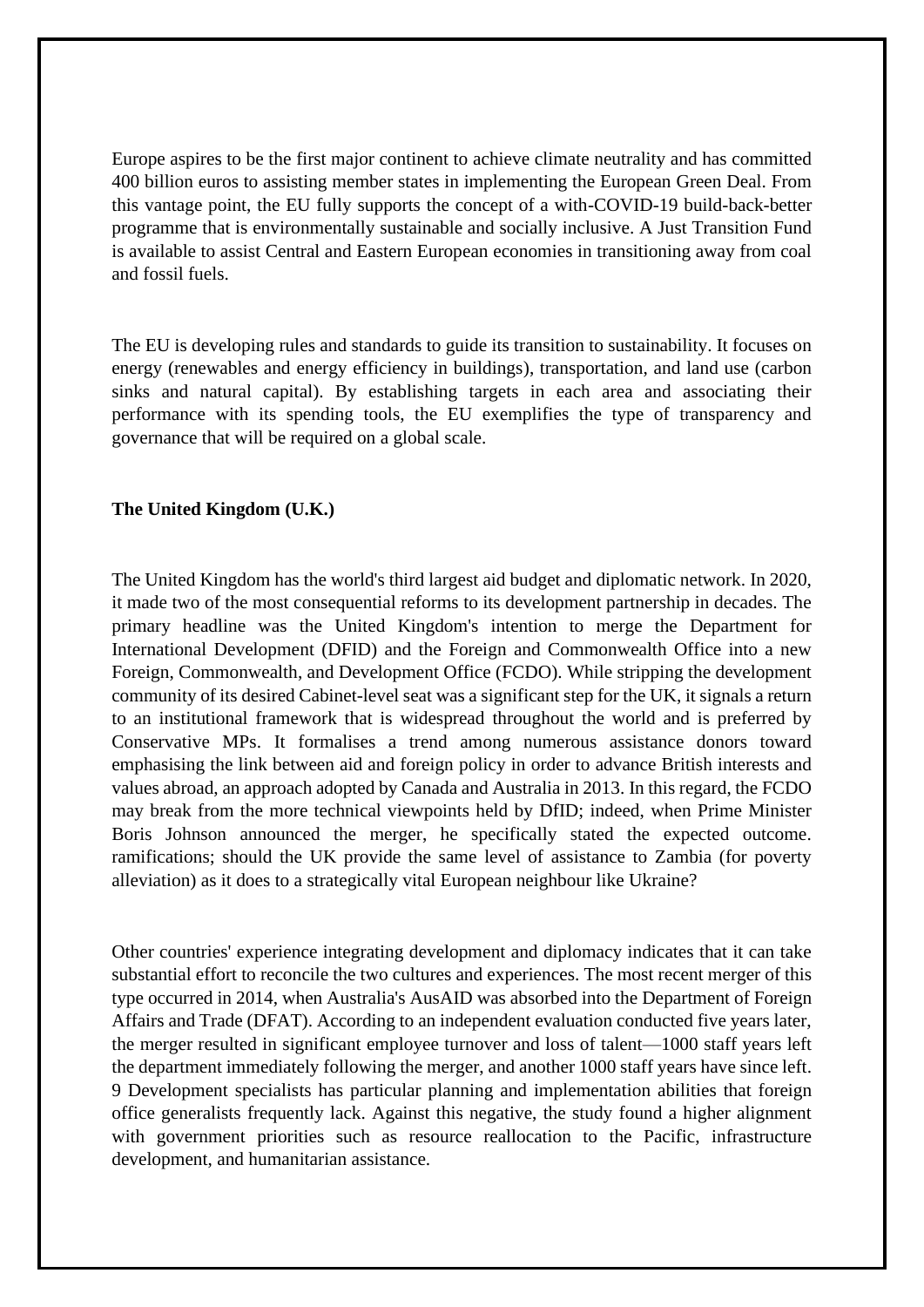A historical side: When President John F. Kennedy established USAID in 1961, one of his first acts was to transfer control of aid from the United States Ambassador in Seoul to a resident USAID administrator. With this movement, the United States' development cooperation evolved away from a primarily humanitarian mission and toward a more developmental one. A decade later, in 1971, the Korea Growth Institute was founded to provide stronger domestic input into research and planning for Korea's development route, something the State Department would never consider. The tug-of-war between diplomats and technocrats for control of development cooperation continues now as it has for 70 years.

The lesson for the United Kingdom is obvious. Even if wanted, scaling up support may be difficult. Scaling up requires resources, staff capacity to establish sound programmes in collaboration with trusted local government officials, and systems to speed execution. Each of these will be subjected to further scrutiny in the amalgamated office.

In terms of financial commitments, it is far from certain that the UK government will increase aid. The second major news event of 2020 was the government's announcement of up to 2.9 billion pounds in aid cuts, an 18 percent reduction from 2019 levels and an amount that is inconsistent with the forecast decline in UK GNI and the corresponding reduction in aid consistent with the legally-binding 0.7 percent aid floor. 10,11 The confusion around aid levels and objectives is exacerbated by the United Kingdom's recent history of attempting to count more of the government's peacekeeping, demining, and civil-military humanitarian spending as help.

In its efforts to align aid with national interests, the United Kingdom has made it abundantly apparent that it intends to assist poor nations in transitioning to a green economy. In 2019, Prime Minister Johnson announced a doubling of the United Kingdom's international climate financing obligations for the next five years at the United Nations General Assembly. 12 As host of the COP26 climate conference in Glasgow next year, the United Kingdom's Global Britain campaign will prioritise climate funding.

The United Kingdom is one of the most progressive countries in terms of tracking public sentiments regarding aid and basing messaging (and even policy) on the most effective messages. The Aid Attitudes Tracker and its successor, the Development Engagement Lab, demonstrate that the public's readiness to offer aid is very context-dependent. For example, in the United Kingdom, three times as many people claim that help should be given to those in greatest need and as a matter of morality as those who believe it will benefit UK businesses, jobs, or better trade relationships. 13 These respondents would take a dim view of Prime Minister Johnson's argument that help to Zambia should be reduced in favour of aid to Ukraine because the United Kingdom has a higher national interest in Ukraine.

As an indication of why the prime minister may have taken this position, prior surveys indicated that two-thirds or more of Britons believed that corruption rendered it worthless to contribute to global poverty reduction. Zambia would appear to be less enticing than Ukraine from this vantage point. The example demonstrates the critical need for a stronger link between expenditure and "build-back-better" if development cooperation is to be scaled up. Transparency, messaging, and effective governance will all be critical.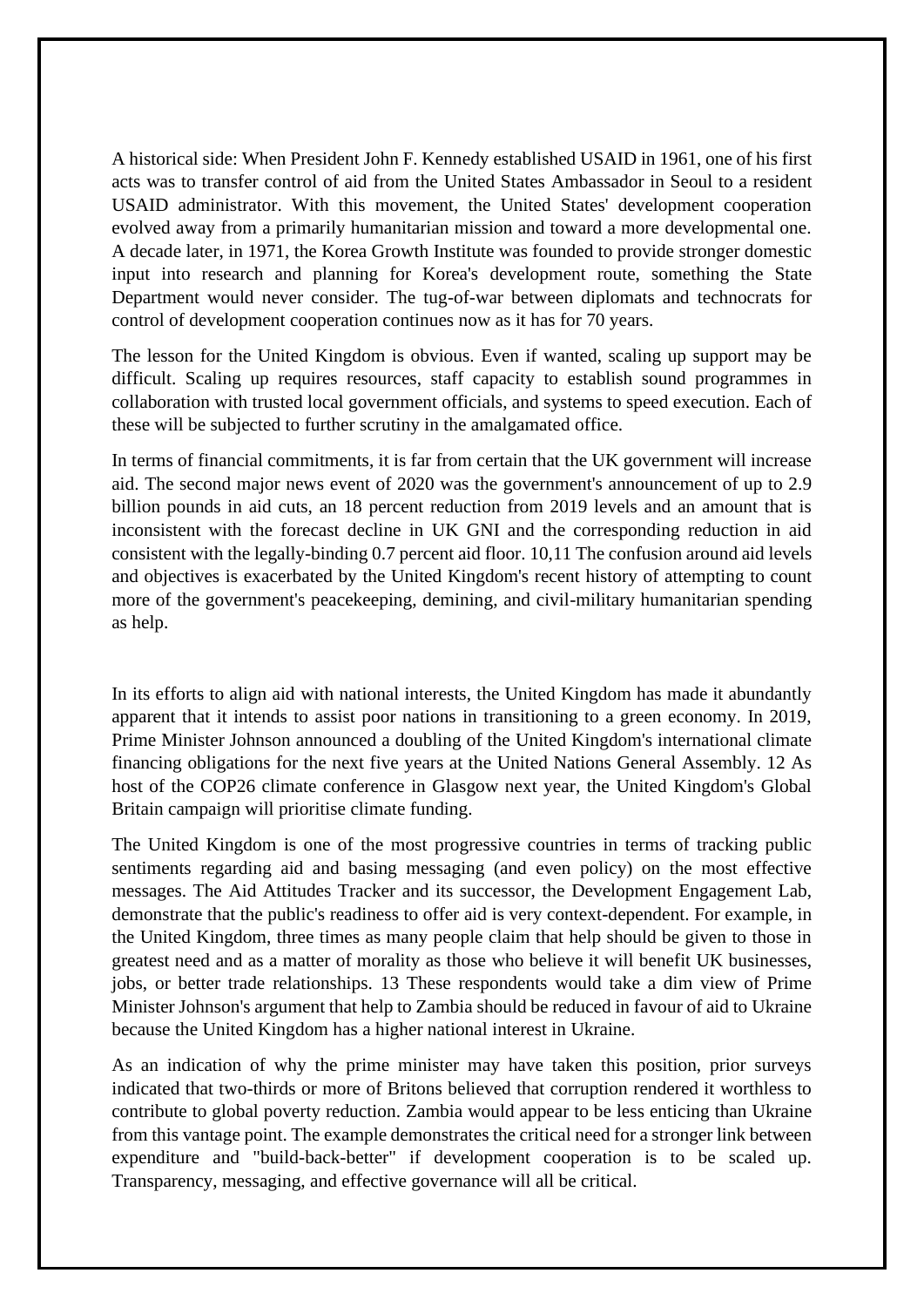#### **III. Global Development Gaps and Issues**

#### **The international commons**

Perhaps the most glaring gap in global development is the lack of a mechanism for debating burden sharing and responsibility for the global commons. This is a long-standing concern that encompasses peacekeeping, health research, biodiversity, the oceans, and climate change. A portion of the issue is related to ODA accounting. According to the OECD's Development Assistance Committee (DAC), which sets the threshold for what constitutes aid, the primary objective of any assistance must be the economic development and welfare of developing nations. However, this concept becomes problematic when extended to expenditure on the global commons, from which everyone benefits. In reality, this means that France counts research on infectious tropical diseases conducted by the Institut Pasteur. (affecting developing countries), while the United States excludes research undertaken by the National Institutes of Health on HIV/AIDS (affecting citizens of all countries, developed and developing). Nonetheless, both forms of research contribute significantly to development cooperation by saving lives in developing nations.

As the theory of public goods suggests, the absence of an uniform approach to supporting the global commons has resulted in underinvestment. Consider the conservation of biodiversity. Global biodiversity finance, according to the OECD, is estimated to be between \$78 billion and \$91 billion per year (on average) from all sources, public and private. Internationally, the value ranges from \$3.9 billion to \$9.3 billion, with the higher figure includes funding for initiatives with biodiversity as a secondary purpose. Nonetheless, the report observes thatGlobally, the public sector spends \$500 billion each year in ways that may be detrimental to biodiversity.

This type of behaviour occurs under the radar since metrics on the management of the global commons are not frequently gathered, resulting in a lack of transparency and oversight over the cumulative effort. The significance of new standards, definitions, and monitoring is such that four of the OECD report's five important recommendations focus on improving data definitions and monitoring, while the fifth proposal focuses on spending effectiveness analysis.

Other modes of delivering public goods or managing the global commons have a similar experience. For some time, warnings about underinvestment in pandemic health monitoring have been made. In September 2019, the Global Preparedness Monitoring Board issued precisely such a warning, but little heed was paid. It generally echoed the same messages in its second report, which was released in September 2020. There is insufficient preparatory financing. The Board estimates that improved readiness will cost an additional \$5 per person per year, while the benefits, as COVID-19 clearly states, might total in the tens of trillions of dollars in avoided losses.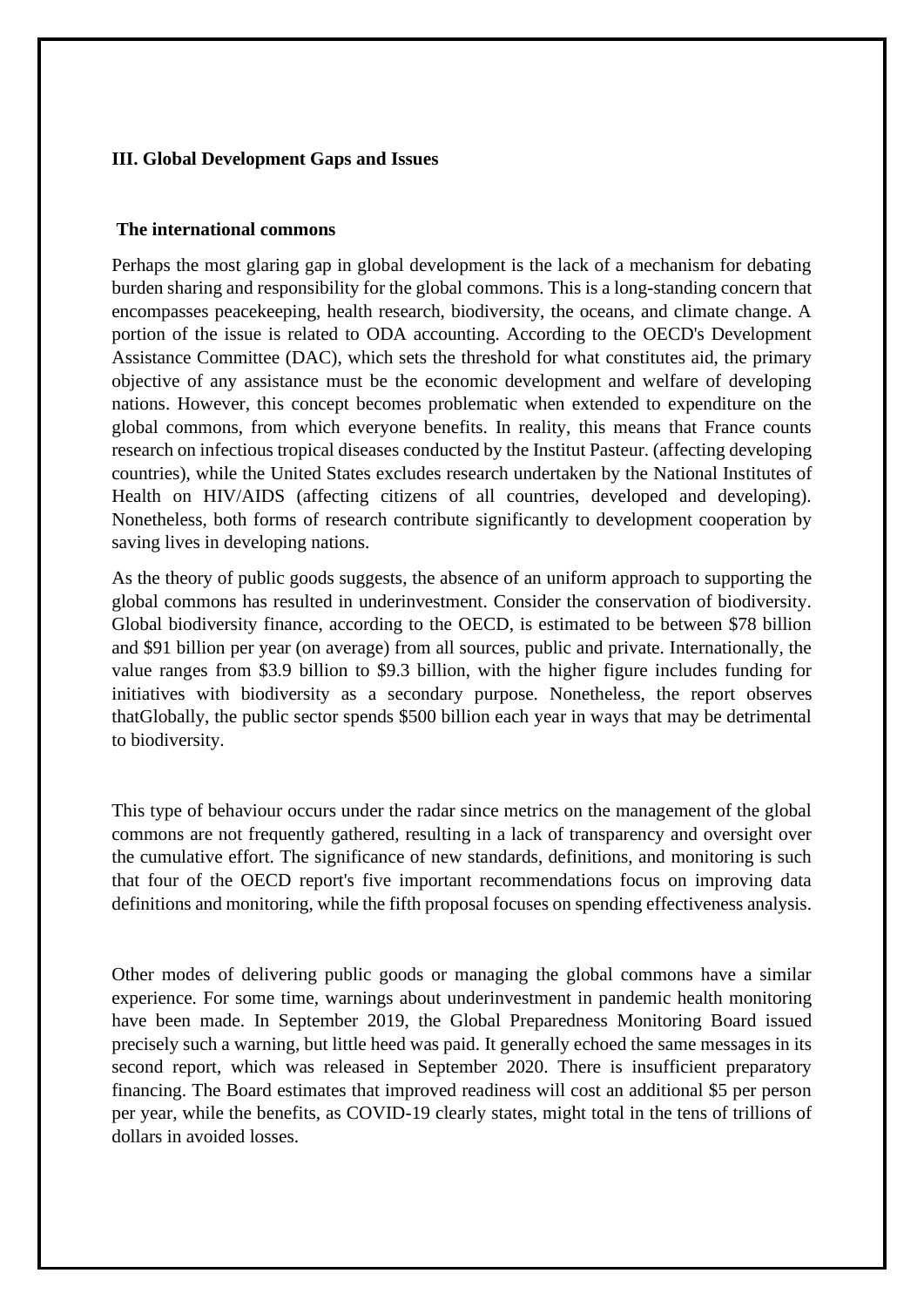In a similar vein, even in the midst of the pandemic, the emergency appeal for \$35 billion to ensure equitable access to vaccines, diagnostics, and treatments to expedite the end of the pandemic has not been quickly funded—despite the fact that the G-20 countries have committed more than \$11 trillion to combating COVID-19's effects in their own countries.

On climate change, arguably the greatest problem of all, there is uncertainty over whether the initial \$100 billion climate financing objective for 2020 has been met, and there is no advice on future funding targets. This is partly a result of the recognition that carbon reduction pledges must be strengthened and that financial targets must be increased proportionately.

Regardless of the sector—health, seas, climate, or biodiversity—the global commons message is consistent. Each region conveys a sense of urgency, a scientific need. There are several tipping moments that could result in irreversible damage if action is not done immediately. Delays are deemed intolerable.

A second recurring theme in reports on global commons management is that expenses are small in comparison to benefits, which can be positive, such as the creation of green economy jobs or the recovery of fishing stocks, or negative, such as the avoidance of pandemics and biodiversity loss. Not mitigation, but prevention is required. This is a difficulty for development cooperation, which excels at responding to crises rather than proactively preventing them. Numerous calls for development cooperation to fund prevention, whether of war or readiness for natural disasters, have mostly gone unheeded.

The third element is the absence of any meaningful global collective effort for implementation: a secretariat organisation capable of generating and analysing suitable data, evaluating the efforts and impact of expenditure programmes, and informing the world's political leaders to prompt them to act. The G-20 provides a forum for political discussion, but despite talk of broadening the G-20 mandate to include "strong, sustainable, balanced, and inclusive growth," none of the IMF, World Bank, or OECD's reports to the G-20 address biodiversity or oceans.

It is not new to lack of a system for delivering global public goods. In 2006, the International Task Force outlined the obstacles, but to no avail.

#### **Infrastructure sustainability and the debt overhang**

Another significant issue that has been identified is the capacity to scale up financing for sustainable infrastructure. Infrastructure spending must be prioritised as a strategy of avoiding carbon lock-in. The evidence is unequivocal that investing in proper infrastructure is a considerably more efficient and effective option than the advanced economies' current method of growing now and cleaning up later. There is a limited window of opportunity in developing countries to get infrastructure right, while population and urbanisation dynamics remain fluid.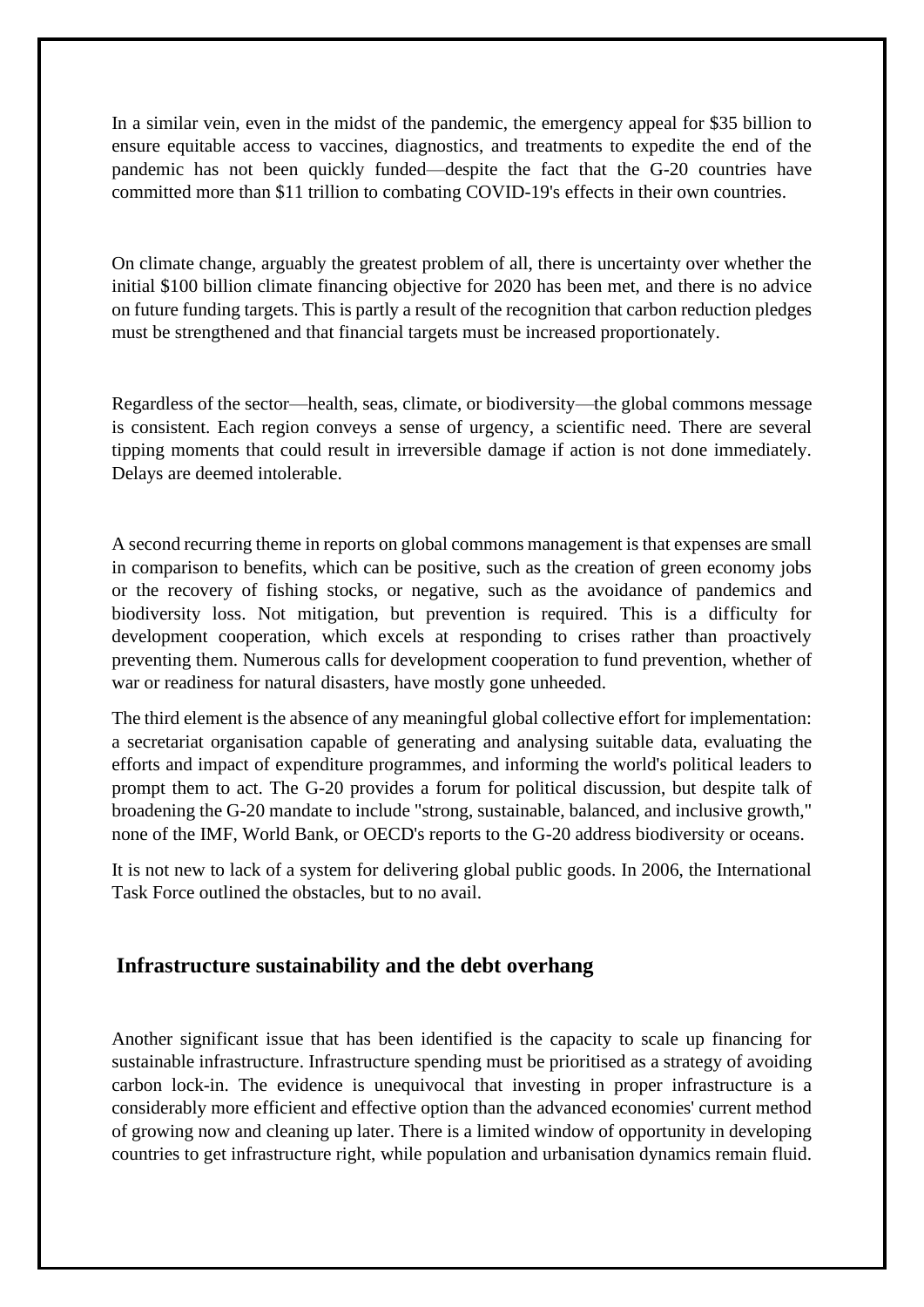However, after about a decade, this window will close and any improvements to infrastructure would require a retrofit, a far more time-consuming and expensive operation.

According to rough estimates, developing countries will require additional infrastructure investment of at least \$1 trillion (5 percent of their aggregate GDP, excluding China) per year to transition to sustainable trajectories.

This sum is primarily used for energy, transportation, and construction. It will be largely concentrated in urban areas. Yet there are no structures in place to enable cities to access global development finance conduits. In the majority of countries, cities must obtain clearance from national authorities to borrow money and lack autonomous revenue sources or credit ratings. This mismatch in access between cities and the rest of the country can also influence domestic politics.

Recognizing that sustainable infrastructure will be a critical component of the strategy for recovering from the COVID-19-induced economic crisis brings the debt concerns of emerging countries into sharp light. The vast majority of infrastructure will be public. While some sectors, such as power generation and ICT backbone infrastructure, benefit from significant private investment, well over 70% of infrastructure investment in developing countries will be undertaken by government ministries or state-owned utilities. Regardless of sector, debt accounts for at least 70% of infrastructure financing. Indeed, this must be the case since it is critical to keep infrastructure affordable, which requires low-cost financing. The debt, in turn, is financed in roughly equal amounts by three main sources: official financing from multilateral institutions and OECD/DAC bilateral agencies; semi-official financing by state-supported banks such as China Exim Bank and the China Development Bank, which have financed Belt and Road Initiative projects, but also IndiaEximBank and other financial institutions in major emerging economies; and informal financing by state-supported banks such as China Exim Bank and the China Development Bank.

The issue is that many developing countries are in debt. 43 countries have already benefited from the G20's April 2020 Debt Service Standstill Initiative (DSSI). The project is widely expected to be extended through the end of 2021 and may also see its scope enlarged. These countries will struggle to raise financing on global financial markets. Other countries are also facing higher financing costs as a result of credit rating downgrades in the context of COVID-19.

Official institutions in developing nations make extensive use of the potential to collect domestic tax revenues to pay for infrastructure. They have been doing this for some time. However, an increased tax effort is often associated with economic growth and extending the tax base. It occurs gradually over time, not quickly enough to support front-loaded sustainable infrastructure investment. This is not to minimise the importance of domestic income mobilization—it is, after all, the bedrock of enhanced creditworthiness—but it does suggest that access to financing will remain critical during the next decade of action.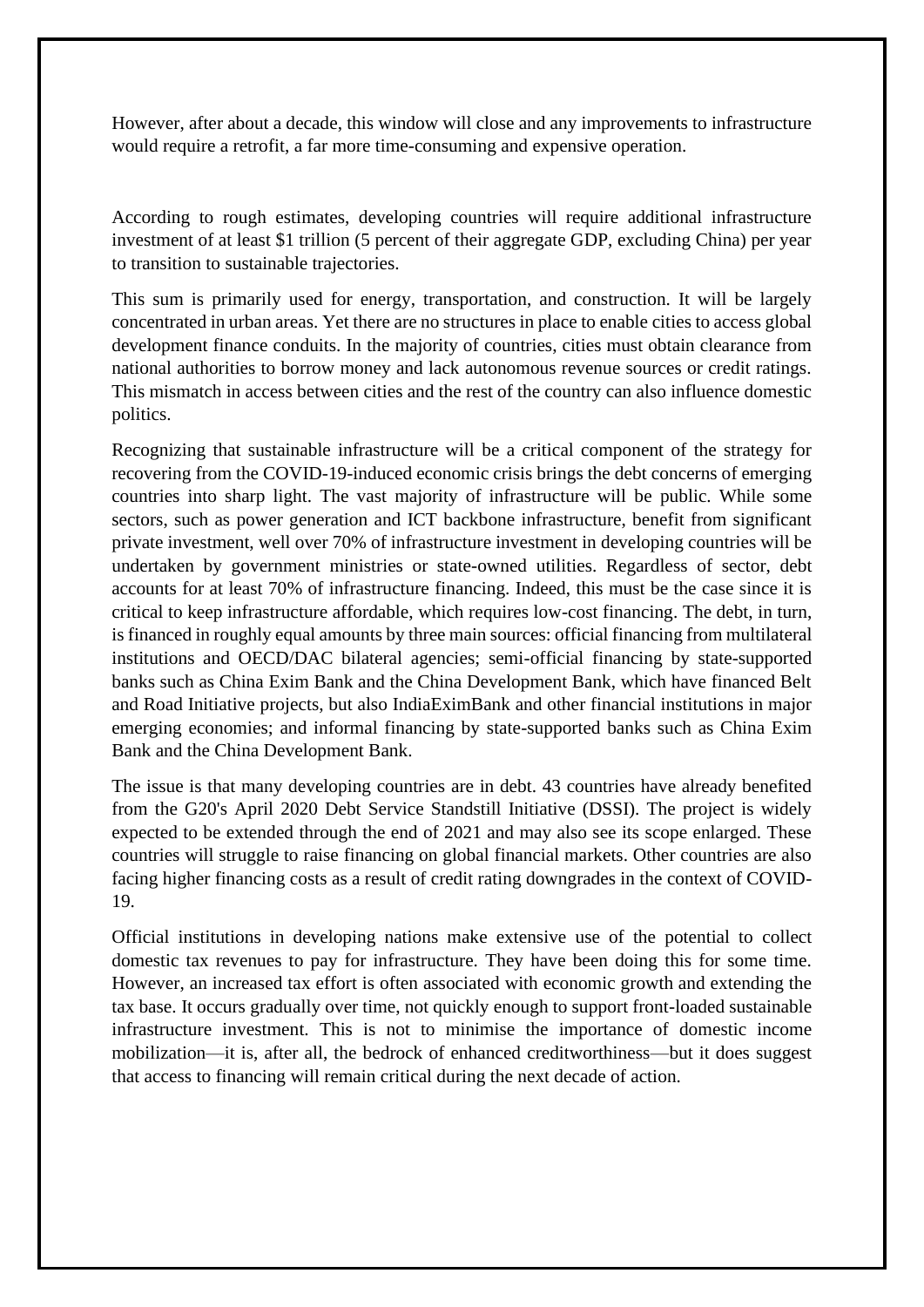#### **Repairing Leaks**

When the concept of official development cooperation gained traction following World War II, owing to the Marshall Plan's success and the establishment of new United Nations development agencies (IMF, World Bank, FAO, and UNICEF), its primary objective was to transfer resources and technical assistance to developing countries. Trillions of dollars have been transferred on a total basis, but the net transfer is much smaller. Capital has been migrating upward from developing to developed countries for some time, according to the IMF. Since 2000, the net flow of resources to industrialised countries has increased and was \$4.4 trillion. Although Asia accounted for the majority of this surplus, Africa has seen a net influx of less than \$400 billion since 2000—an average of less than \$20 billion per year—or less than 5 cents per person per day.

The international banking system's institutions have done nothing to encourage resource flows to poor countries. Developing countries lose between \$620 and \$970 billion annually as a result of dubious tax procedures, customs fraud, corruption, and other unlawful or criminal activities. 19 While precise figures are difficult to establish, they are undoubtedly large and nearly similar to gross development inflows.

The point is straightforward: development cooperation cannot achieve its primary purpose of resource transfer unless systemic leaks are addressed. The OECD is developing new laws to ensure multinational corporations pay their fair share of tax (the Base Erosion and Profit Shifting agenda), including minimum tax provisions, and provides technical help through its Tax Inspectors Without Borders programme.

Enablers in advanced economies who conceal their identities behind "ignorance" arguments and secrecy laws prohibiting disclosure of beneficial ownership of assets are two strategies used to assist illicit transfers. Development cooperation agencies should collaborate with counterparts in tax departments and with prosecutors of fraud, embezzlement, and other financial crimes in justice departments to ensure that public channels for resource transfers to developing countries are not undermined by private channel exploitation to reverse the flow of funds.

#### **New institutional structures and techniques for collaboration**

At the conclusion of World War II, the Bretton Woods conference provided a forum for governments to develop institutional structures to address the most important issues of the day. At the time, the problem was rebuilding Europe's economies, which had been devastated by war and were suffering from a severe cash shortage. The United States offered this assistance through the Marshall Plan, a four-year programme that distributed \$13.3 billion to 16 European countries, or little more than 1.1 percent of the US economy per year and roughly 3% of the recipients' aggregate national revenue.

The lesson to be learned from this history is that during times of crisis, a sense of worldwide solidarity and an appreciation for the nature and scope of the problem resulted in novel solutions. The prognosis was one of a capital deficit weakening commerce and economic progress, leaving European countries exposed to communism's spread. While times have changed, a similar feeling of collaborative action is required to address concerns of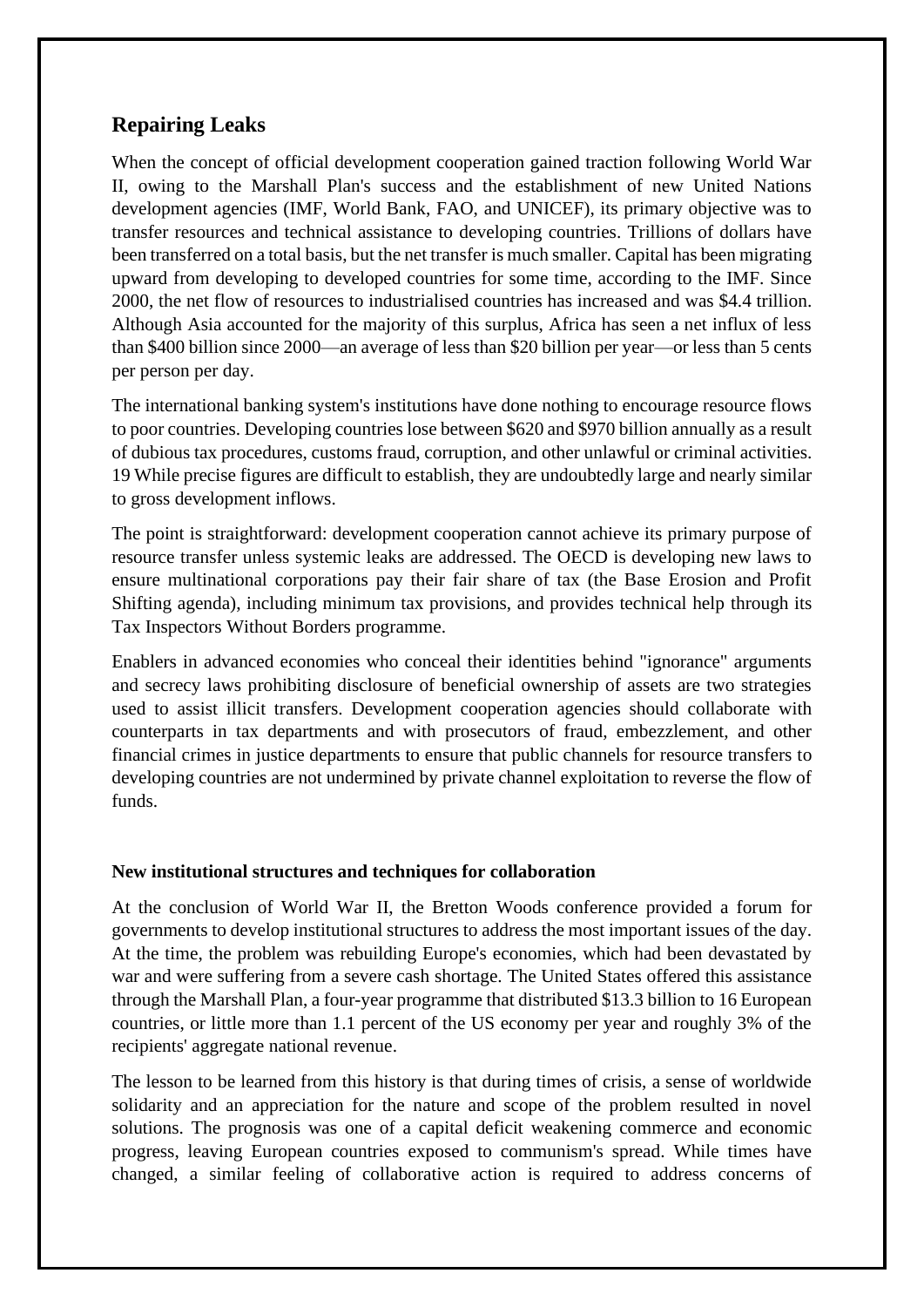responsibility for managing the global commons and a lack of cash for developing countries to embark on a build back better programme following COVID-19. A new Bretton Woods 2.0 meeting could serve as a springboard for advancing this goal.

Bretton Woods 2.0 should place a premium on enhancing the global system of development finance. At the apex of this system are multilateral banks and funds. They have a long history of performing both the countercyclical role required for today's recovery from COVID-19 and the investment finance role, notably in infrastructure, required to change countries. They have advocated for the transition to a green economy and made significant pledges to assist in its implementation.

Multilateral Development Banks (MDBs) are one-of-a-kind entities in today's world. Their preferred creditor approach enables them to solve the problem of debt overhang. Their AAA credit rating enables them to provide long-term financing to underdeveloped countries at affordable rates. They have a long history of advocating for policy reform and good governance. Their financial business model enables them to leverage shareholder capital to a great degree. They operate on a large scale and with a high number of operations. They can use a variety of tools, including grants, concessional and non-concessional loans, guarantees, and technical support.

MDBs, on the other hand, are bound by their shareholders. They have shifted their weight forward in order to prioritise their activities. They could do more, but would face severe curtailment in the future if cash and equity capital are not replenished or if risk management policies are not loosened.

Numerous fixes are possible to increase the scale of MDB activities. These are not difficult to identify from a technical standpoint. For example, MDBs could increase their loan books by at least \$750 billion while keeping a AAA rating merely by improving their accounting methods for callable capital measurement. They could adopt industry standards for risk management indicators such as the equity-to-loan ratio. They could raise additional private capital and local counterpart funding, possibly through the use of national banks as critical local counterparts. They could sell selected loan assets if they were priced appropriately at the outset. They could, as a last resort, approach shareholders for extra shares. Each of these steps, however, requires shareholder backing in order to adopt a higher level of ambition and potential risk. Shareholders have been apprehensive about agreeing. Some believe that markets can perform a better job of facilitating resource transfers, a perspective best represented in the 2000 Meltzer Commission report on the future of the IMF and the World Bank. That report famously advocated for the World Bank to cease lending and instead become a grant-making institution for the world's poorest countries. At the time, and indeed today, views on the appropriate function of MDBs were severely divided, particularly in middle-income nations.

If shareholders agree to allow MDBs to pursue even more ambitious goals, the technical adjustments outlined above would provide them with increased financial firepower. To achieve true scale, they would also need to improve their efficacy and transition from a project-based to a program-based approach, which is increasingly being done for middle-income countries receiving IBRD financing but not for other nations. Additionally, programme loans suffer from a weak relationship between funding and expenditure. It's difficult to pinpoint the precise purpose of the funds because they become mixed in with general Treasury resources.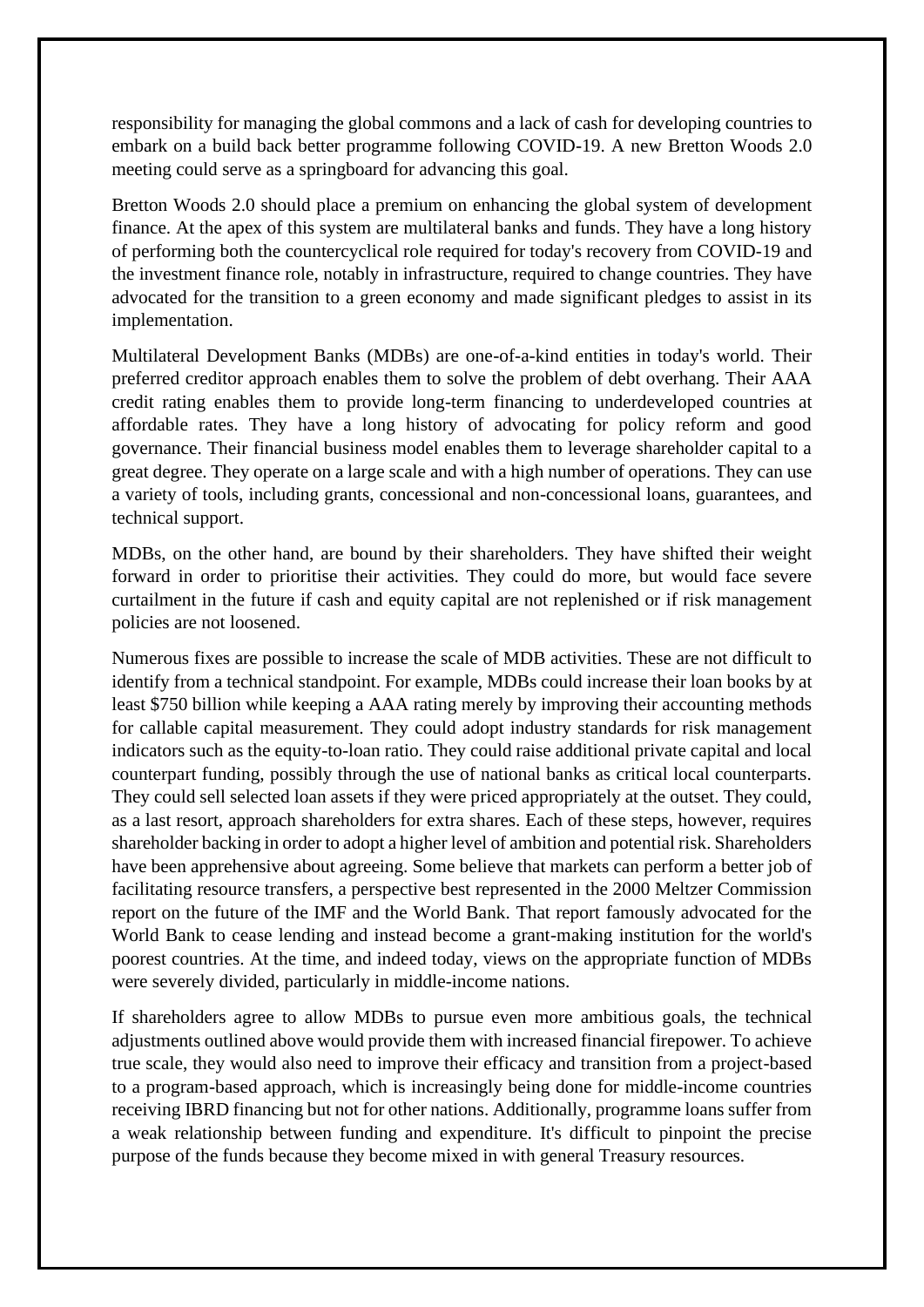To augment programme loans and add more detail to the spending/finance nexus, the usage of national platforms, preferably structured and administered by the developing country government or a designated agency, is a potential approach. The World Bank is piloting them, however they are currently organised as coordination structures among donors and diverse sectors, with little, if any, private engagement. Alternative systems, some of which are governed by the private sector, may be appealing.

Country platforms for sustainable infrastructure finance are undergoing rapid evolution. The FAST-infra working group is developing a proposal for a technology-enabled securitization platform that will streamline analysis and structuring, increase risk management and monitoring, and ensure financial and regulatory reporting uniformity. The goal would be to provide a platform with sufficient openness, standardisation, and reporting to enable any bank to make loans to a pool at a cheap cost. Risk can also be avoided by starting with OECD-based initiatives and progressively expanding to emerging market-based projects. This would enlarge the pool of prospective investors. For instance, Solvency 2 regulations require a European insurer to charge approximately 40% of a loan for Latin American or African infrastructure against its capital; a pooled approach might significantly decrease this. A solid platform's transparency and governance capabilities contribute to its appeal to development cooperation providers as well as commercial financial institutions.

Platform techniques may enable the creation of specialised portfolios. They will function optimally if there is a healthy pipeline of projects to finance. National Development Banks are located here (NDBs) may play a role. There are currently 539 development finance institutions worldwide23. These institutions are described as legally autonomous, financially viable, government-supported financial entities (banks and insurance firms) dedicated to fulfilling public policy objectives.

These are found on every continent except Antarctica, including Africa, Asia, Europe, and North America. NDBs make excellent platform partners since they are committed to public policy and provide origination, guarantee, and work-out services.

#### **Geopolitical leadership**

The US-China geopolitical competition overshadows both of the aforementioned proposals for a Bretton Woods 2.0 and for the formation of increased multilateral operations based on a platform approach. Much of the perceived movement in how aid is used to achieve national goals can be explained by countries siding with one or the other side of this battle. This, too, has historical precedent. Both sides used aid as a foreign policy instrument throughout the Cold War. The outcomes were unfavourable to development. Until the Cold War, there was no emphasis on aid efficacy, and development cooperation became more concerned with outcomes than with relationships.

The irony of the post-COVID-19 world is that it may have weakened the willingness of major countries to collaborate for the greater welfare of the planet or national prosperity. If global and national development cooperation devolves into a struggle between opposing geopolitical systems, a race to the bottom may recommence, with severe repercussions for all.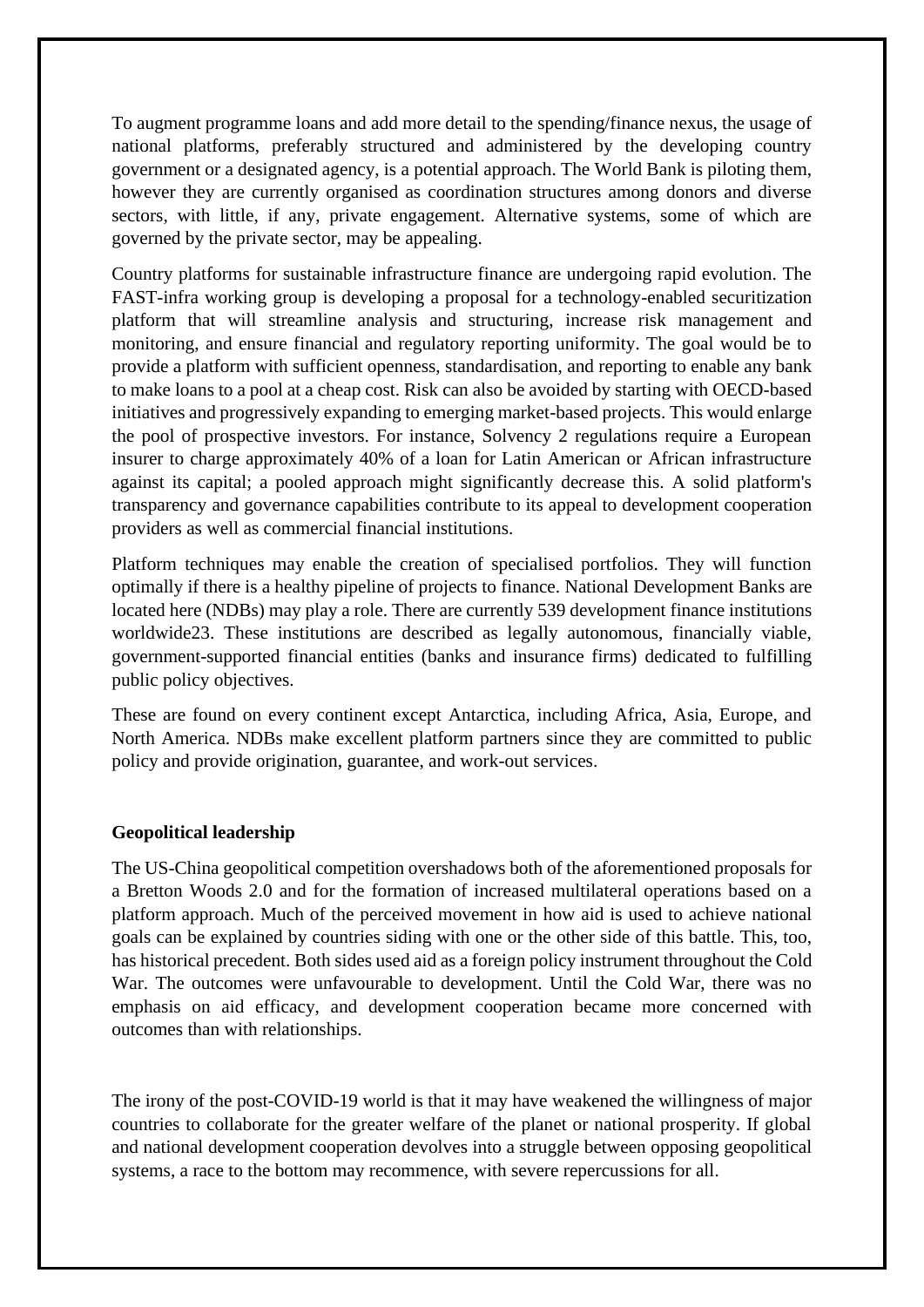Rather than that, the ambition for development cooperation is for a greatly larger scale that, similar to the Marshal Plan, might be as low as a few percentage points of recipient countries' economy. These do not have to be exclusively concessional resources; they will play an important role, notably in managing the global commons. Given the low real interest rates prevalent in global capital markets and the possibility of developing intermediaries such as MDBs, the majority of countries will heavily rely on non-concessional loans. These must be tied to climate change by placing a premium on environmentally friendly infrastructure. This, in turn, involves the construction of transparent and accountable platforms that adhere to private financial institution regulations.

#### **Overview of COVID-19 Vaccine Demand**

Numerous demand computations and scenarios exist, but all of them imply that demand is substantial and imminent. COVID-19 vaccinations are a critical component of accelerating the end of the pandemic and safeguarding lives and livelihoods, and all economies are targeting rapid vaccine coverage. As of late February 2021, governments, regional and global institutions like as COVAX have committed to 9-11 billion doses for 2021. 10 Five billion doses are reserved for high-income countries (HICs), two to three billion doses are reserved for uppermiddle income countries (UMICs), and two to three billion doses are reserved for the 92 lowand middle-income countries covered by COVAX Advance Market Commitments (the "AMC countries").

Diverse trends have arisen within these three country groups. HICs have pledged to purchase the maximum number relative to their populations and would theoretically be able to vaccinate their populations twice if all vaccine candidates are successful and sufficient volume is available. UMICs could vaccinate between 35% and 52% of their population, while AMC countries could vaccinate between 28% and 42% of their population (with 70% of vaccines delivered through the COVAX facility). While insufficient coverage can jeopardise the effectiveness of immunisation programmes, expansive ordering, if not properly managed (for example, through donations or dose exchange), can also present challenges, such as the risk of write-offs of finished products (e.g., due to vaccine expiration and/or misfit due to epidemiological evolution) and raw material wastage, putting additional strain on the system as a whole.

Beyond the known requested demand, there is an additional need of up to 5 billion. While these volumes are difficult to attribute, markets appear to clear immediately: extra volume commitments are typically absorbed quickly by demand. As a result, it is anticipated that all volume promises up to 14 billions will be sufficient to meet actual demand in 2021.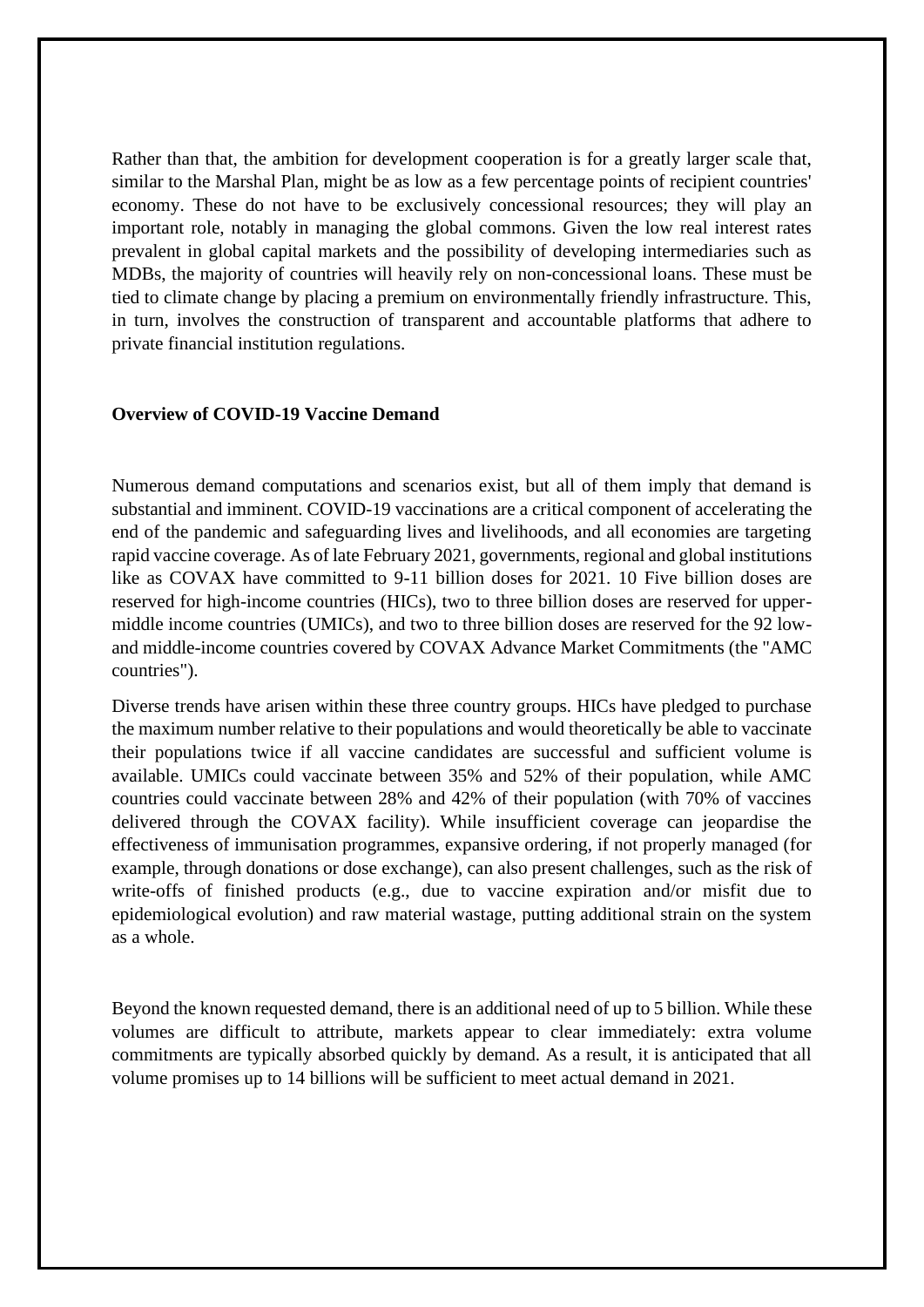Demand after 2021 is considerably more uncertain and is contingent on a variety of assumptions, including epidemiology, financing, remaining base-immunization to be attained, and the roll-out and absorptive capacity of vaccination programmes. Despite the uncertainty, demand in 2022/23 is predicted to be similar to that in 2021. Overview of the COVID-19 Vaccine Supply

The global response to the COVID-19 pandemic has sparked an unparalleled effort in vaccine development, yielding around 250 candidates,11 some of which are based on technology platforms not previously employed widely or at all for human preventive vaccinations. Additionally, the COVID-19 vaccine manufacturing capacity constraint has resulted in extensive agreements amongst companies in order to scale up and down production. Over 150 collaborations12 with contract development and manufacturing organisations (CDMOs) have been developed, and major biopharmaceutical corporations are assisting other companies with production.

As illustrated in Exhibit 4 and documented in Annex 3.13, the announced target supply of all manufacturers combined has the potential to reach up to 14 billion doses by the end of 2021. Approximately 85% of this (11-13 billion doses) is made up of vaccinations that are already approved or under review in at least one geographic region. This proposed supply chain is subject to change as new manufacturing agreements are disclosed on a regular basis (e.g. just recently some manufacturers have announced significant additional volumes14). No new capacity has been declared for 2022, but supply could expand further if additional process improvements and capacity additions are implemented. This proposed expansion would quadruple the world's historical annual vaccine production of 3.5-5.5 billion doses, a feat unequalled in human history.

In 2021, the realised supply will be determined by four important parameters:

Five late-stage vaccine candidates have achieved success, accounting for 1-3 billion doses of the announced goal supply. These late-stage vaccine candidates have not yet gained authorization or are undergoing final assessment. The success rate of these candidates will have an effect on the total supply that could be available in 2021. Additionally, it is critical to highlight that a portion of the declared supply target accounted for in the current discussion document is accounted for by vaccinations that have previously been authorised for emergency use exclusively in specific areas.

Actual output of the projected ramp-up in 2021 and success of firms in growing capacity: industry analysts estimate that 400 million doses were manufactured through 3 March 2021.

This is 3% of the promised supply for 2021, implying an exponential rise in effective production capacity. Even for highly experienced vaccine makers, successfully transferring technology between sites and with collaborating firms, as well as initiating production, will take months, not hours. Additionally, the rapid ramp-up means that production processes may not be fully optimised, resulting in lower yields or higher input requirements than they could be.

Successful mitigation of upstream supply challenges: scaling up is likely to present both known and unknown challenges in the supply of critical raw materials, batch release testing reagents, single-use systems, and vaccine manufacturing equipment, as well as third-party sterilisation and gamma irradiators. The extent to which these risks can be reduced could have a significant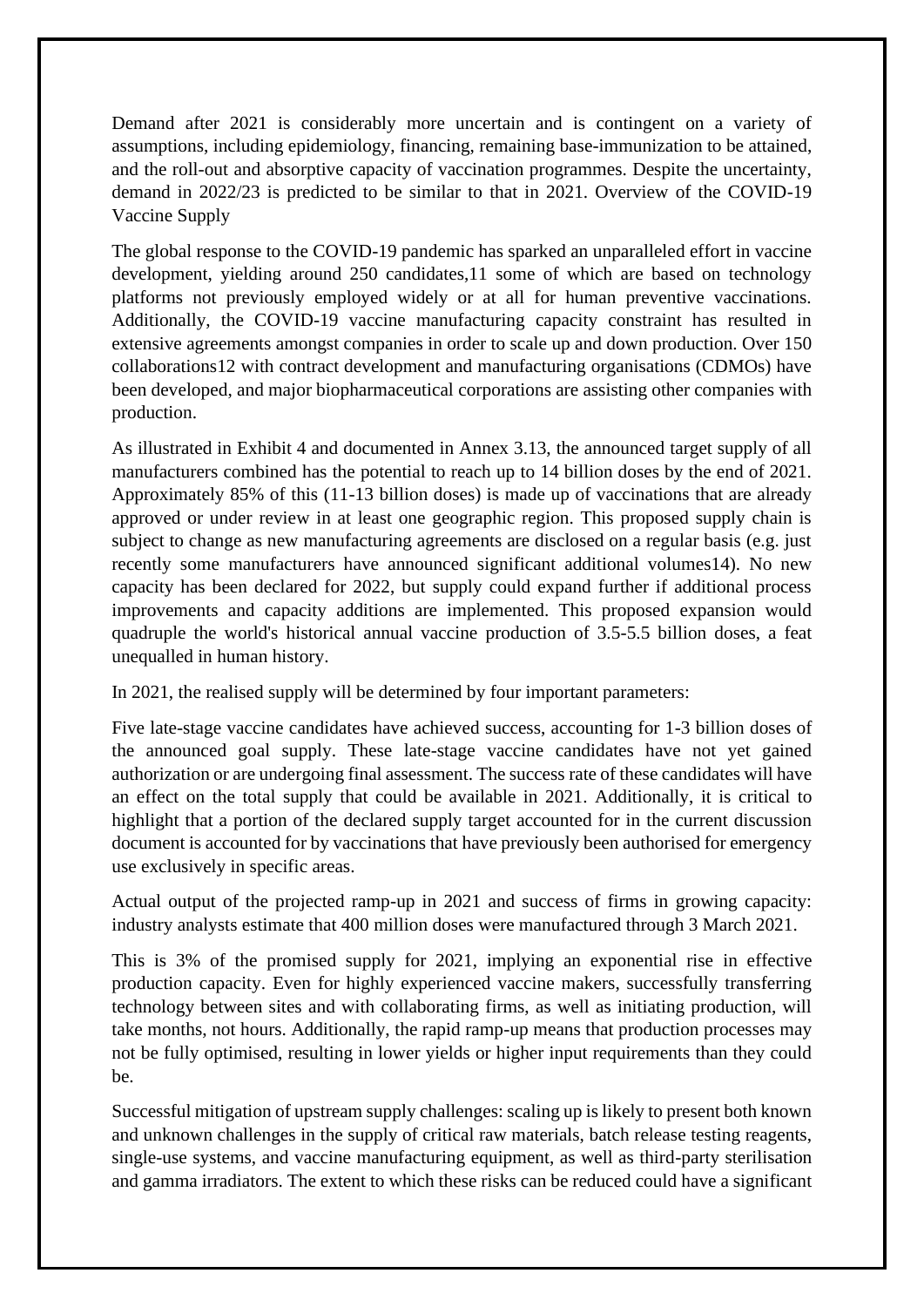impact on other vaccines and medications that rely on these inputs, as well as on the realised supply in 2021.

Success of pivoting to new vaccinations, if necessary: when new variants/mutations are discovered, there is a possibility that certain platforms and/or vaccines will demonstrate decreased efficiency. This has a two-fold effect on supply capacity: first, there is de facto less supply. If more strains of concern emerge (for which vaccines would need to be produced), the available vaccine manufacturing capacity may need to be divided between the relevant strains. Second, vaccines must be adjusted over time to account for new variations. While production of past versions of the vaccine is expected to continue during the adjustment process, it will take months or years (depending on the technology platform) to ramp up capacity for vaccinations effective against the new variety. For example, more than 50% of supply will likely require six to twelve months or longer to adjust to new versions. Annex 4 has further information.

Geographically, the distribution is concentrated in a few areas:

When the distribution of supply capacity across the globe is examined, it is possible to notice a concentration of capacity in specific locations (most notably East Asia, Europe, and North America). Asia is the fastest growing region in absolute terms (196 million doses produced as of 3 March 2021), followed by North America (103 million doses produced), and Europe (99 million doses produced); the rest of the globe combined has generated less than 0.5 million doses thus far.

#### **Obstacles to Input Supply**

Limited data to anticipate supply and production requirements: a recurring difficulty for purchasers and manufacturers is the ability to effectively forecast projected requirements, especially as new variants are identified. Collaboration between the public and private sectors to enhance predicting and communication of possible requirements becomes a primary objective. Numerous upstream suppliers emphasise the major constraints inherent in short order lead times across the supply chain. There is still a lack of awareness on long- and shortterm demand, as well as the prioritisation and allocation of supplies, to the extent that this is compliance with current regulations. Increased visibility and quality data at the aggregate level would aid in planning and assist in anticipating possible capacity problems.

Increased safety stocks: in light of this lack of visibility, the uncertainty surrounding demand and supply situations, and the possibility of absolute volume issues in supply chains, there are indications of increased safety stocking (e.g. glass vials). The difficulty with this uncertaintyinduced higher stocking is that it may have negative effects beyond direct input availability for COVID-19 vaccines, such as write-offs and an influence on the manufacturing of other health products that use the same inputs.

Increased trade and regulatory barriers: There is growing concern about the expansion of trade and regulatory barriers (e.g., the requirement for a package of stability and validation data for